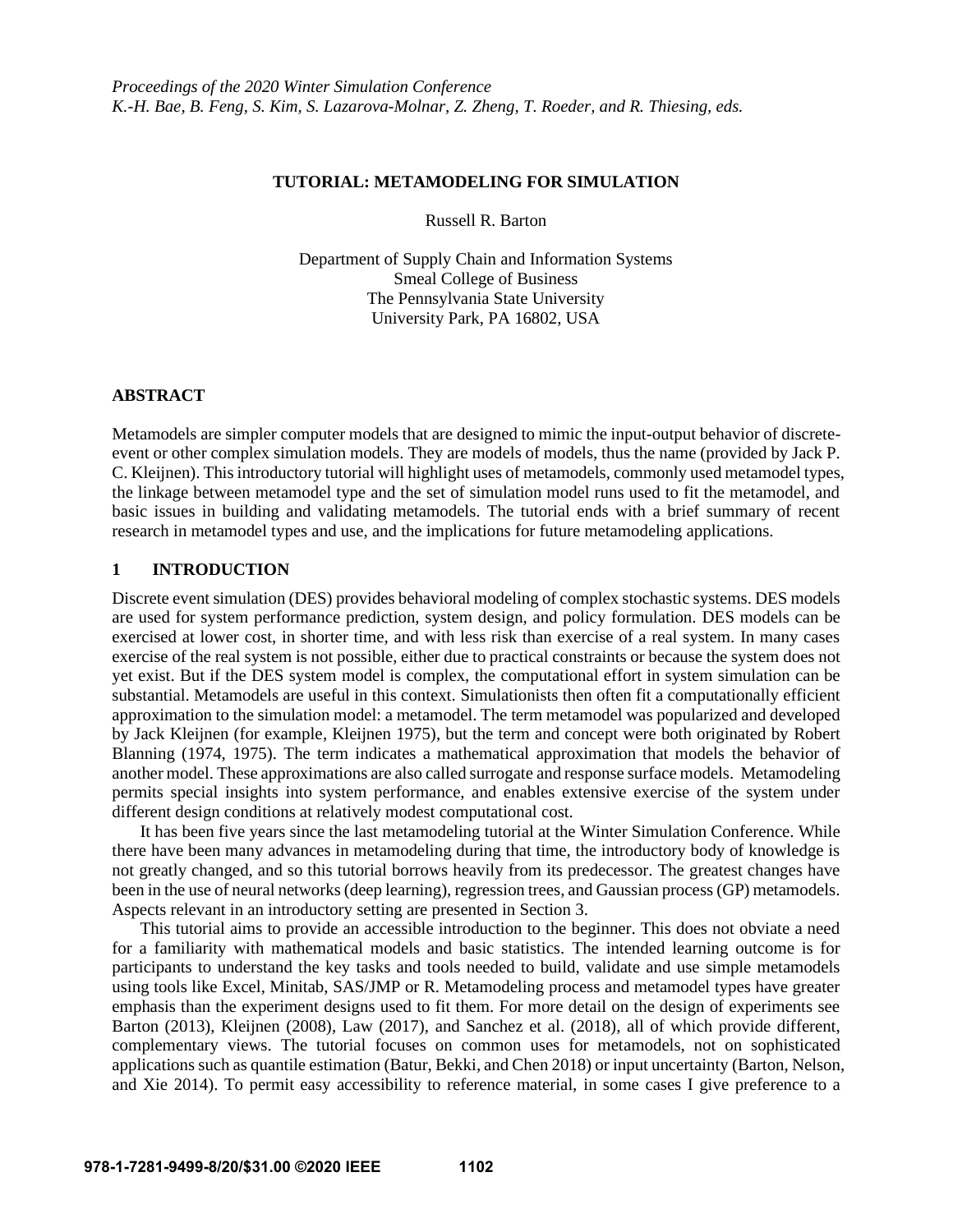Winter Simulation Conference *Proceedings* paper over a related journal publication. All WSC papers are available for free download at [www.informs-sim.org.](http://www.informs-sim.org/)

The next section places the metamodeling activity in the overall process of building and using discreteevent simulation models. That is followed by a section reviewing and illustrating the basic metamodeling process for predicting average waiting time in a queue as a function of mean service time. The next section describes selecting and scaling the predictor variables  $(x)$  for the model and the selection and possible transformations of output variables (*y*) to be predicted, again illustrated for the queueing example. An introduction to metamodel types and associated experiment designs follows. The next section describes the basics of metamodel validation, and provides warnings about common metamodeling mistakes.

# **2 THE ROLE OF METAMODELS IN THE OVERALL DES MODELING PROCESS**

There is general agreement about the major activities that are part of a simulation study; for examples see Banks et al. (2009) and Law (2014). Below is a summary in ten key steps:

- 1. Formulate the problem and objectives of the study.
- 2. Collect data, formalize assumptions and conceptual model.
- 3. Test validity of the conceptual model against objectives.
- 4. Identify design parameters and outputs; program the model.
- 5. Verify that the program output matches the conceptual model expectations.
- 6. Validate program: against real system data, via sensitivity analysis or other means.
- 7. Create DOE for decision support.
- 8. Run simulation program using decision support DOE.
- 9. Analyze results of experiments.
- 10. Use *simulation* results to inform decisions: through prediction, sensitivity analysis, optimization.

The role of metamodels fits in the last four steps of this process. With metamodeling, they are somewhat revised:

- 7. Create DOE for decision support, *and DOEs to fit and validate metamodel*. (Metamodel purpose, design parameters, outputs and metamodel type needed.)
- 8. Run simulation program *using DOEs to fit and validate metamodel*.
- 9. Analyze results of experiments *to fit and validate metamodel*. If metamodel passes, run metamodel under decision support conditions.
- 10. Use *metamodel* results (coefficients, additional predictions/analyses) to inform decisions: through prediction, sensitivity analysis, optimization.

The key assumption is that there is interest in predicting system performance under a large number of conditions; too many to explore directly using the DES model.

In the next section we expand a bit on steps 7, 8, and 9 in the metamodel process above. The sections following go into greater detail on model type, experiment design and validation.

# **3 METAMODELING: BASICS, PURPOSE, AND PROCESSES**

# **3.1 Basics of Metamodeling**

A metamodel is a function, say *f*, that takes some simulation model design parameters as inputs, represented here by a vector *x*, to an output,  $f(x)$ . Examples of model design parameters include input probability distribution parameters, such as arrival rate and mean service time; and system configuration parameters, such as the number of servers, service priority, operational protocols, and buffer capacity. For now, assume that any design parameter can be coded numerically, even if only as a 0-1 variable. There will be more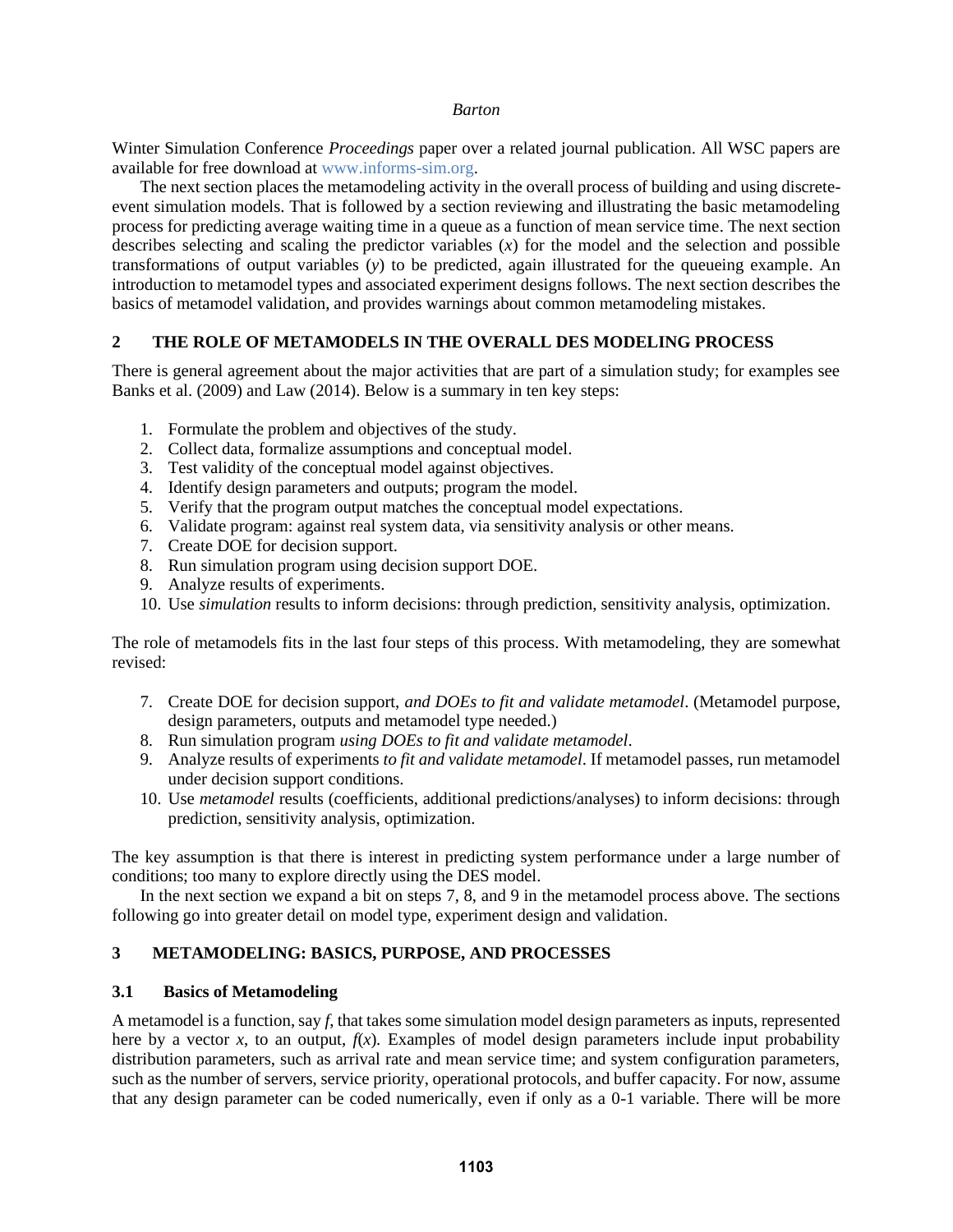about how to do this later in the tutorial. The metamodel  $f(x)$  produces an approximation to some characteristic of a simulation output *Y*, e.g., mean of *Y*, standard deviation of *Y*, 0.9-quantile of *Y*. Examples of simulation outputs are time in the system for a set of jobs or customers, utilization of a particular resource (e.g., operator, machine), or perhaps net revenue over a specific time period. Generally, these outputs are averaged over the length of a simulation run, but the averages vary randomly from run to run. If the value of the characteristic is  $Y(x)$  for an actual simulation run with the design parameters set to the values in x, then we represent the fitted metamodel approximation  $f(x)$ , as:

$$
h(Y(x)) \approx f(x),\tag{1}
$$

where *h* represents some function of the random variable *Y* such as its mean, standard deviation, or a quantile. Note that the distribution of *Y* depends on the values of the design parameters. The simplest and most common metamodel type is linear regression. The term "linear" refers to the way the unknown coefficients come into the model. Linear regression can capture curvilinear relationships.

To illustrate the basics of metamodeling, we will fit two linear regression metamodels to data from a simple queueing simulation. Although simulation is not needed for an M/M/1 queue, such a system is easy to understand and has behavior that is frequently seen in simulations. In this case we want to explore how the average waiting time (not including service; the *output*) varies with mean time to service a customer (the *input*, or *design parameter*), assuming an arrival rate of 1 customer per unit time (in some scaled units of time). Figure 1, made using Minitab® (Minitab 2020) shows the results of simulations of 5000 customers in systems with mean service times of 0.7, 0.75. 0.8, 0.85, 0.9 and 0.95. There are three replications for each of the run conditions.



Figure 1: Output of M/M/1 experiments, three replications each at six mean service time settings.

If we fit a linear regression model to this data, the metamodel produces the fit seen in Figure 2. If we fit a quadratic metamodel to these data, it produces the fit shown in Figure 3. Clearly, there are problems with the fidelity of both of these fitted metamodels. We will return to this example throughout the tutorial to discuss each aspect of the metamodeling process.

For Figure 2, the metamodel corresponding to (1) has  $Y \equiv$  average waiting time for the 5000 customers in a simulation run,  $h(Y) \equiv$  the expected value of this run average, i.e.,  $E(Y)$ ;  $x \equiv$  mean service time (the *x* vector has only one component), and  $f(x) = -44.19 + 61.42x$ . For Figure 3, the fitted metamodel is  $f(x) =$  $269.9 - 708.3x + 466.5x^2$ .

Now that we have a basic understanding of what a metamodel is, we can discuss purposes for which metamodels are built.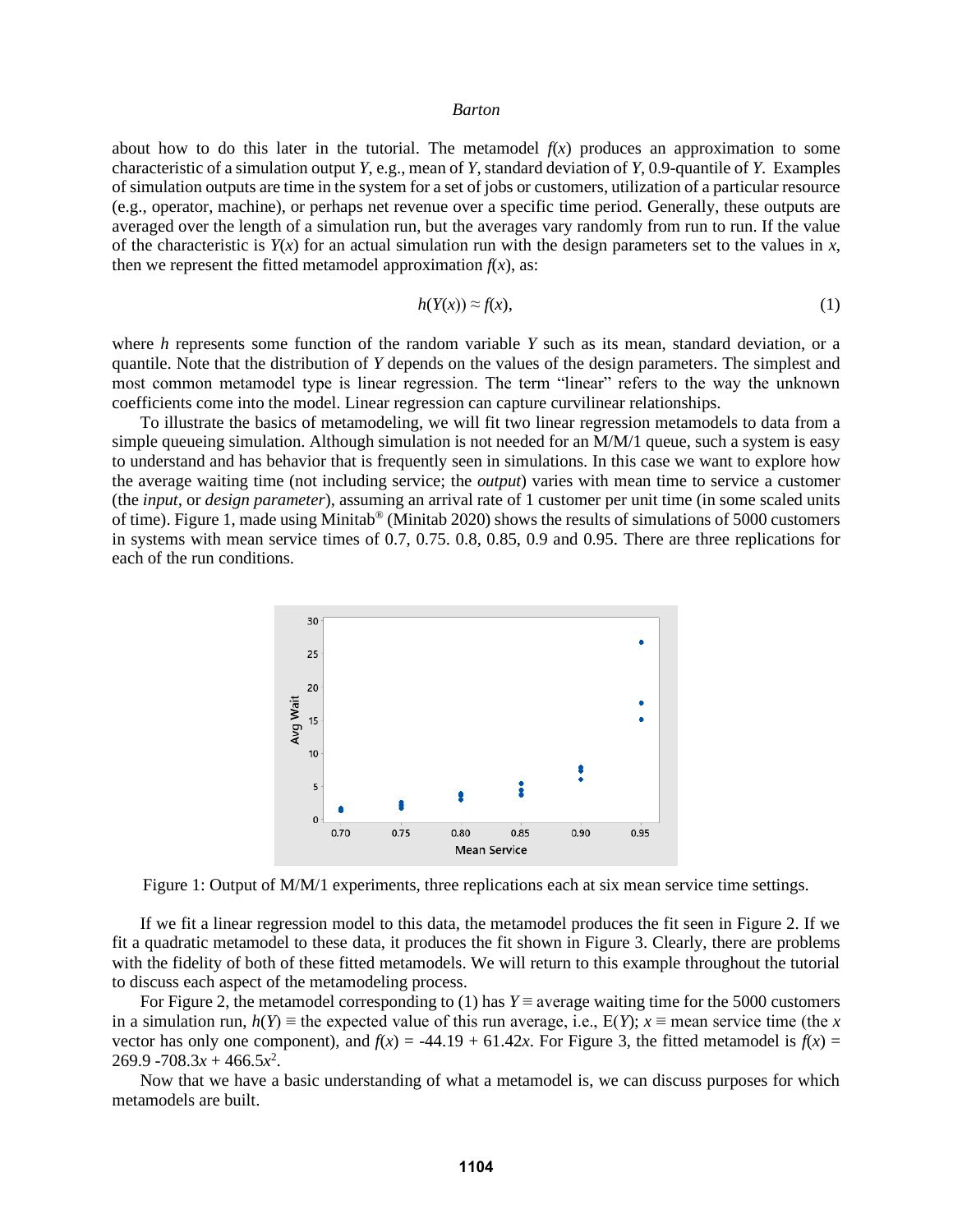



Figure 2: A regression metamodel fitted to the data, with intercept and linear term only.



Figure 3: The fitted quadratic regression metamodel is an improvement.

# **3.2 The Metamodeling Process**

The rest of this introductory tutorial is organized around the steps of the metamodeling process. An early formal description was given by Burdick and Naylor (1966). Table 1 shows a similar process.

| <b>Step</b>   | <b>Activity</b>                                                                   |
|---------------|-----------------------------------------------------------------------------------|
|               | Determine Purpose(s) for Metamodeling                                             |
| $\mathcal{D}$ | Identify Design Parameter(s) and Output(s)                                        |
| 3             | Choose Metamodel Type                                                             |
| 4             | Based on Metamodel Type and on Purpose, Choose Experiment Design to Fit Metamodel |
| 5             | Conduct Simulation Runs Specified by the Experiment Design; Fit Metamodel         |
| 6             | Validate Metamodel Adequacy: If Unsatisfactory Return (usually) to Step 3         |
|               | Use Metamodel for Intended Purposes                                               |

Table 1: The metamodeling process.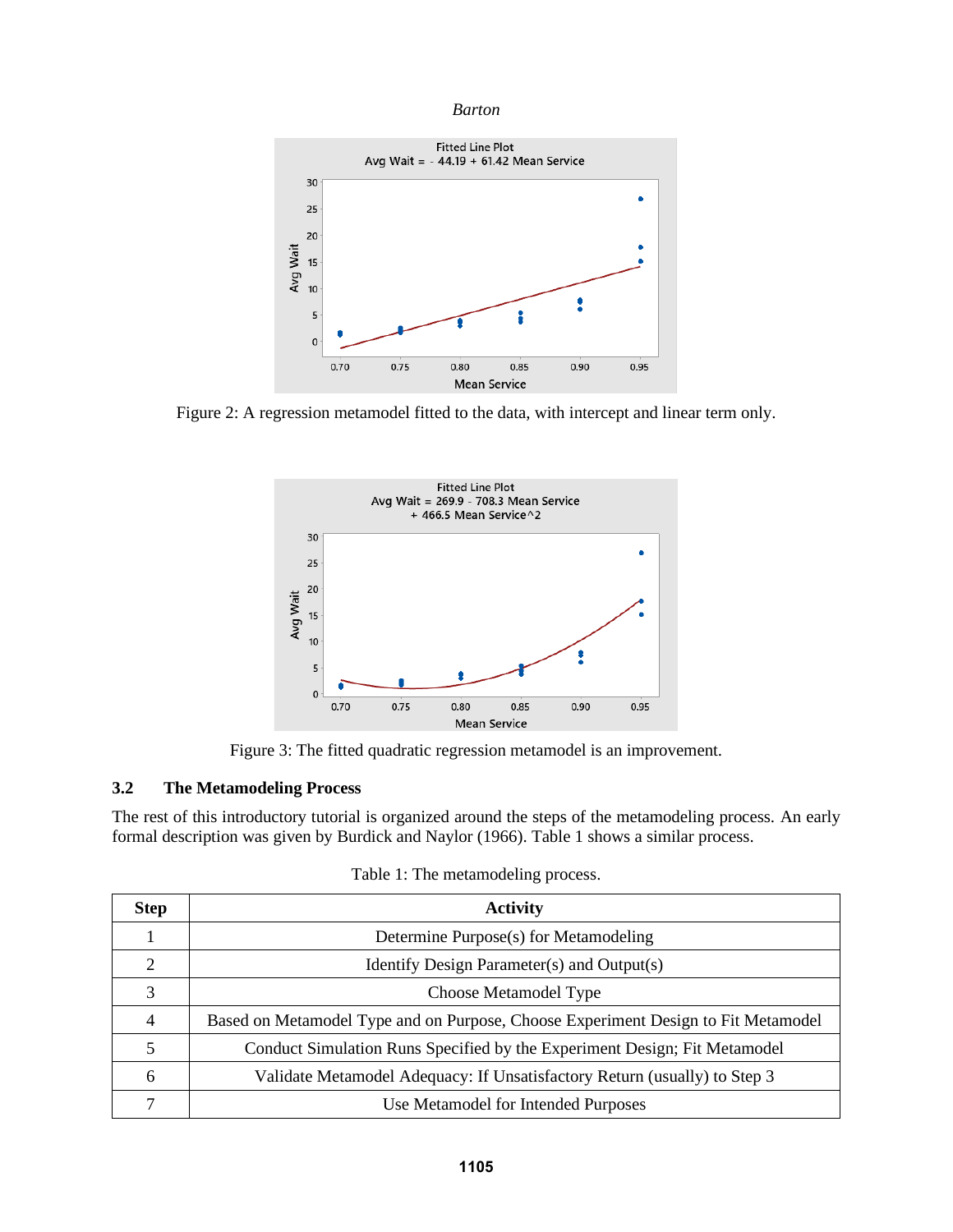# **4 METAMODELING PURPOSE**

Metamodels generally have three characteristics that give them advantage over the simulation model for certain purposes. A metamodel *f* generally has *explicit form*, *deterministic output*, and, once fitted, is *computationally inexpensive* to evaluate.

Due to their explicit form, metamodels are often described as providing *insight* - that is, an understanding of the general relationship between design parameters and some performance measure related to the simulation output. For the example in Figure 2, we find a positive coefficient, which indicates both a *positive relationship* between service time and the expected value of average waiting time, and the magnitude of the slope coefficient gives the level of *sensitivity*. For a metamodel with one design parameter this sensitivity measure may not be very interesting, but when there are tens or hundreds of design parameters, the size of the coefficients can be used to identify the most influential design variables and *screen* the others. The coefficients of the metamodel shown in Figure 3 provide more insight: the relationship between waiting time and service time is *convex*. We know that because the coefficient of the squared term is positive. Further, it is easy to evaluate either of these metamodels for many values of service time, allowing one to characterize global variation in the mean value.

Metamodels, once fitted, can be used as a proxy, to evaluate instead of making (computationally expensive and stochastic) simulation runs. Further, because of their explicit form, they can be used in many computationally intensive operations, such as optimization (Barton and Meckesheimer 2006), input model uncertainty, quantiles and conditional value at risk, and robust design (Dellino, Kleijnen, and Meloni 2009).

# **5 IDENTIFYING DESIGN PARAMETERS AND OUTPUTS**

#### **5.1 Design Parameter and Output Selection**

Typically, simulation models have many design parameters that might be included in a metamodel. Each parametric probability distribution used in the model has parameters. These are called input distribution parameters. They characterize randomly varying interarrival times, service times, times until machine breakdown, message lengths, routing choices, transport times, number of workers out sick, uncontrollable environmental factors, and other characteristics of the simulated system that have a stochastic nature.

In addition, there are design parameters that are deterministic in value: number of workers scheduled to work at a particular time, number of machines, processing protocols and other characteristics of the system being modeled that can be changed, either for a currently operating system or some system to be built in the future.

The particular parameters to include in the metamodel depend on three things: i) a desire to include parameters that the decision maker would like to explore changing; ii) the need to model the impact of any uncontrollable environmental factors that affect system performance; and iii) the recognition that more metamodel parameters generally means a larger fitting experiment, and more computational effort to fit the metamodel. Further, for regression metamodels, the inclusion of higher order terms to capture interaction effects and nonlinearity  $(x^2)$  for the M/M/1 example) also adds to the size of the experiment design. Causeeffect diagrams and a-priori plots can help identify the design parameters and any expected interactions or nonlinearity (Russell R. Barton 2013). For the M/M/1 example above, the experiment design was presented as given. In actuality, it would be selected after considering whether to include  $x^2$  and perhaps  $x^3$  in the metamodel.

Each function of the simulation outputs that is of interest is usually modeled separately, that is, a separate metamodel is fitted for each function of the simulation outputs needed for the purpose(s) identified in Step 1. Multiple response surface models were considered in the early paper by Burdick and Naylor (1966) and many subsequent authors. True multivariate metamodels are a recent development (Liu, Cai, and Ong 2018). For the M/M/1 example above, only one function of one simulation output was considered: *h* corresponds to the expected value, and *Y* is the average waiting time of 5000 simulated customers. Occasionally, *h* will be chosen to reduce the nonlinearity of the output with respect to the design parameters,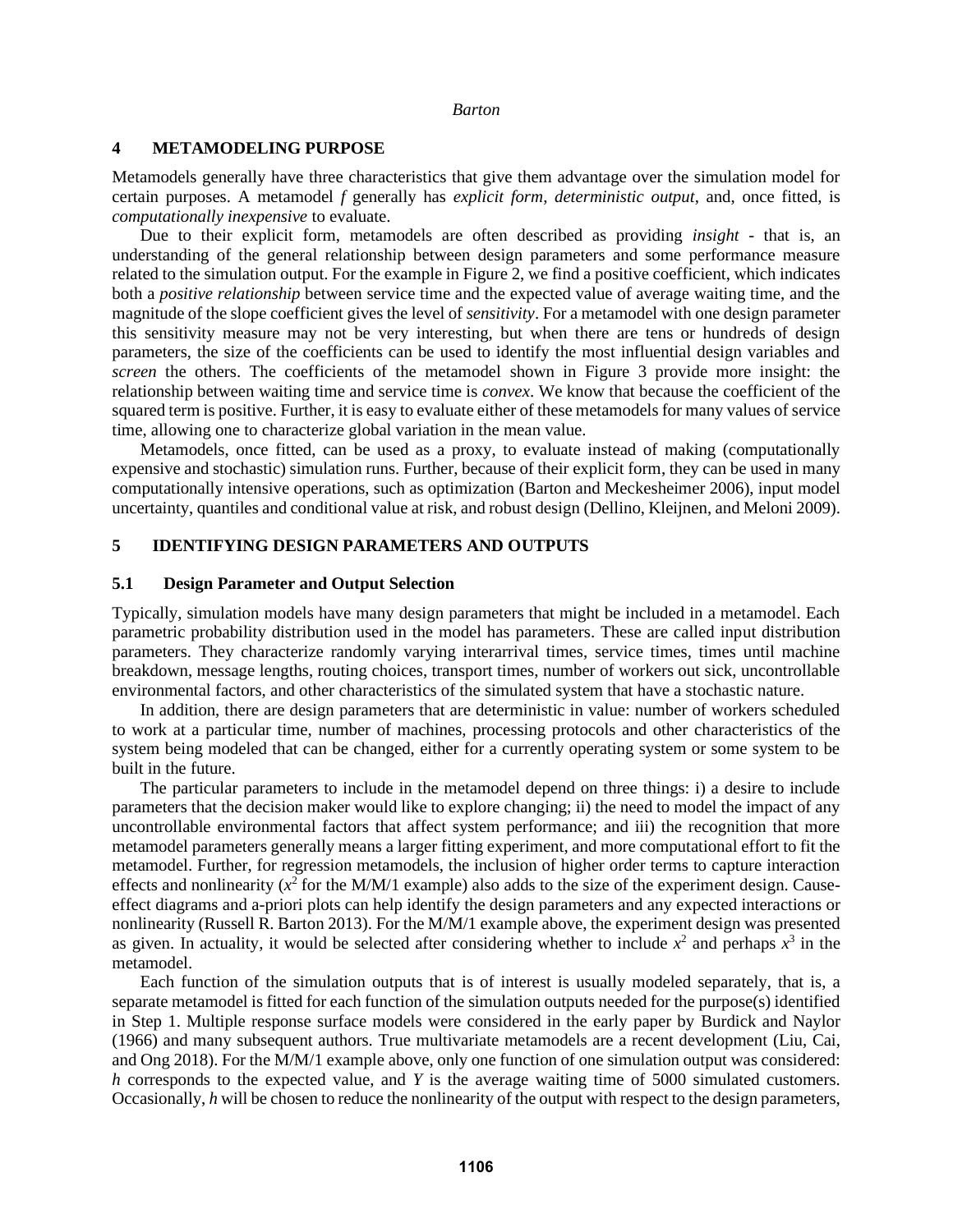or to achieve equal (homogeneous) output variance across the design space. Methods for choosing such transformations are summarized in Barton and Meckesheimer (2006).

# **5.2 Continuous and Discrete Design Parameters and Outputs**

Generally metamodeling assumes that all design parameters and outputs can take on continuously varying values. But many design parameters are discrete. Examples include numbers of servers, machines or other resources, buffer sizes, number of products, type of processing protocol, system configuration alternatives, and so forth. When the parameter has a numerical value that is restricted to a discrete set of values, then assuming that the parameter can take on a continuous set of values is often practical. The discrete nature places a restriction on the experiment design that is used for fitting, but the fitted metamodel can be evaluated on the discrete set of allowed values. When there are only two values for the parameter (e.g., *Protocol A* and *Protocol B*), a discrete numerical characterization can be assigned, for example, *x* = 0 for *Protocol A* and  $x = 1$  for *Protocol B*. If the parameter does not have numerical value and there are more than two levels, numerical conversion is still possible, but requires additional *x* components. For example, for three protocols, let  $x_1 = 1$  if *Protocol A* is used, and  $= 0$  otherwise. Let  $x_2 = 1$  if *Protocol B* is used, and  $= 0$ otherwise. If *Protocol C* is used, then both  $x_1$  and  $x_2 = 0$ . Then metamodel terms for  $x_1$  (or  $x_2$ ) will indicate the differences of *Protocol A* (or *Protocol B*) from *Protocol C*.

When the simulation output is discrete (e.g., success or failure), there is a restriction on the type of metamodel. These are generally called classifier or discriminant metamodels. Meckesheimer et al. (2001) consider metamodels with both continuous and discrete responses.

# **5.3 Scaling/Coding Parameters and Outputs**

In addition to the output transformations and qualitative variable coding mentioned previously, the ability of the metamodel to provide insight depends on careful scaling and coding of all design parameters. Generally, code all numerical design parameters so that -1 is the smallest value taken, and +1 is the largest value. This coding is accomplished by the following:

$$
x_{new} = 2[x - ((x_{max} + x_{min})/2)/(x_{max} - x_{min})].
$$
 (2)

Compare the insight from the fitted metamodel in Figure 2 with that in Figure 4, based on the same data but rescaling the average service time using (2), to -1 for .7 and +1 for .95.

Insight from Figure 2: a unit increase in mean service time would result in an increase in average waiting time of approximately 61 time units (note: a unit increase in mean service time could not happen – the system would be unstable). Also, if the mean service time were reduced toward zero, the average waiting time would tend toward -44 time units (note: negative time is impossible). But Figure 4 coefficients are interpretable: moving from the middle service time (.825) to the highest service time (.95) will increase the average waiting time by approximately 7.7 time units. If the system is operated at the middle service time value (.825), the average waiting time will be approximately 6.5 time units. Clearly, basic insights from the regression model coefficients fail to materialize without careful coding of the design parameter value(s).

Further, Figure 5 shows that, unlike the difference between the models in Figures 2 and 3, the linear coefficient does not change between Figures 4 and 5. Note that the metamodel fit does not change – Figure 2 has the same shape as Figure 4 and Figure 3 as Figure  $5 -$  only the interpretation of the coefficients changes. The intercept did change between Figure 4 and Figure 5, however. Fixing this requires more than coding of the design parameters, it requires coding the functions of those parameters used in the regression models. The topic of orthogonal polynomials is beyond this tutorial. See for example Montgomery (2012).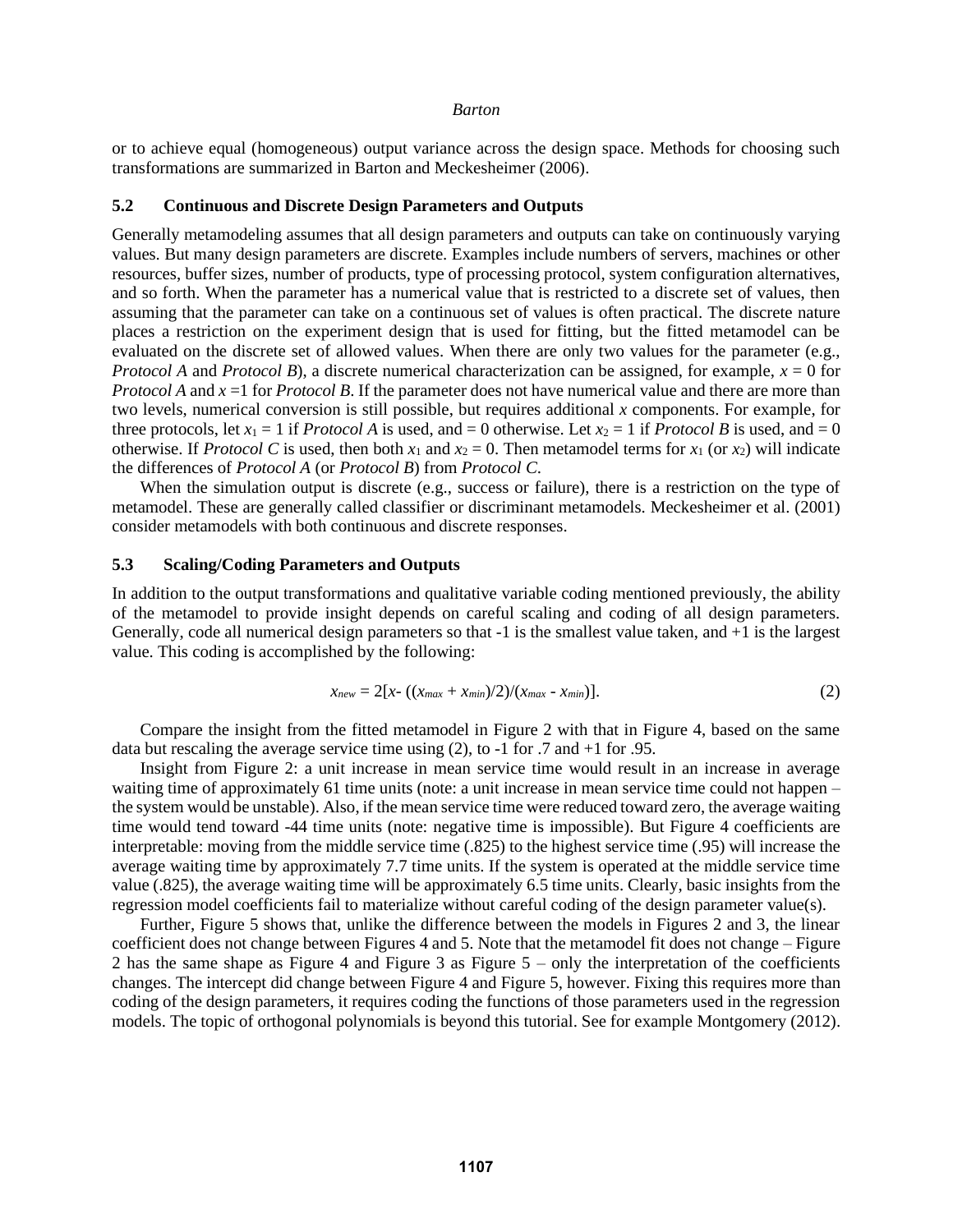*Barton*



Figure 4: The linear regression metamodel with coded service time: fit is identical to that in Figure 2.



Figure 5: The quadratic regression metamodel with coded service time.

### **6 CHOOSE A METAMODEL TYPE**

For this introductory tutorial we focus on two types of metamodels: linear regression and stochastic Kriging (spatial correlation) models. There are descriptions of other metamodel types in Barton (2009). We identify the metamodel type before selecting an experiment design for practical reasons: factorial and fractionalfactorial designs, appropriate for linear regression, can cause significant numerical difficulties when used to fit Kriging models. Further, the complexity of the proposed regression model places (minimum) requirements on the type of factorial or fractional-factorial design that can be employed for fitting.

#### **6.1 Linear Regression Metamodels**

The form of the linear regression probability model that characterizes the simulation output is:

$$
Y(x) = \beta_0 + \beta_1 g_1(x_1, x_2, \cdots, x_d) + \cdots + \beta_p g_p(x_1, x_2, \cdots, x_d) + \varepsilon
$$
 (3)

where  $\varepsilon$  are independent, normal random quantities with mean zero and unknown variance and there are  $d$ design parameters. Again, the model is *linear* because the unknown coefficients  $(\beta'')$  appear linearly (as multipliers) in the model. The *g* functions can be nonlinear in the *x*'s, for example,  $g_5(x_1, x_2, ..., x_d) = x_1^2$ , or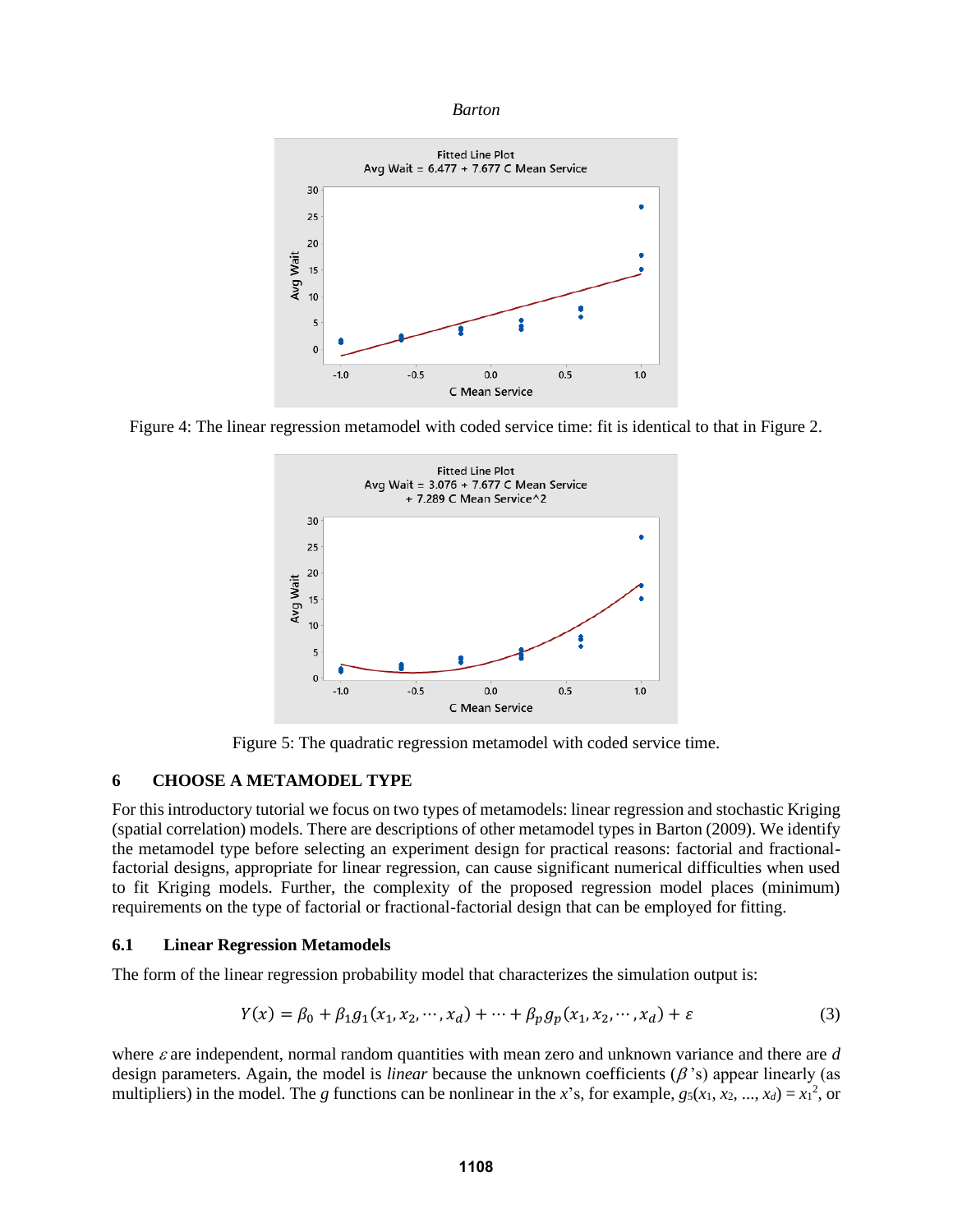$g_7(x_1, x_2, ..., x_d) = x_1x_5$ . There are *p* terms in the model (not counting the intercept). The assumption is that the variance does not change depending on the values of  $(x_1, x_2, ..., x_d)$ . This model (3) implies that  $E(Y)$  has the same form as (3) but without the  $\varepsilon$  term. Further, the regression metamodel  $f(x)$  will match (3) but with estimated values  $b_0, b_1, ..., b_p$  for the unknown  $\beta$  coefficients. Since the estimated values  $b_0, b_1, ..., b_p$  will vary randomly from one experiment to the next, conceptually the fitted metamodel depends randomly on the data. Given a set of data  $\{x_i, y_i\}$  where  $x_i = (x_{i1}, x_{i2}, \ldots, x_{id})$  is the vector of design parameter values for the *i*<sup>th</sup> simulation run, and *y<sub>i</sub>* is the corresponding output, let *X* be the matrix whose *i*<sup>th</sup> row is  $x_i$  and let *y* be the column vector consisting of the elements  $\{y_i\}$ . Then the estimated coefficient vector  $b = (b_0, b_1, \ldots, b_p)$ is computed by:

$$
b = (X'X)^{-1}X'y.
$$

where the prime symbol denotes matrix transpose. The solution (4) minimizes the average squared deviation of the metamodel prediction from the observed simulation outputs. The intercept term  $b_0$  has corresponding  $g_0 \equiv 1$ . For the M/M/1 example, the fitted metamodel in Figure 4 has  $b_0 = 6.477$ , and  $b_1 = 7.677$ . The fitted metamodel in Figure 5 has  $b_0 = 3.076$ ,  $b_1 = 7.677$ , and  $b_2 = 7.289$ .

Linear regression models have simple form and so provide direct insight on the behavior of the simulation. When design parameters are coded over  $[-1, +1]$ , then the magnitude of the linear coefficients indicate the relative sensitivities of the simulation output to all design parameters (over the defined ranges of parameter values). Similarly, quadratic coefficients can indicate nonlinearity, and convexity/concavity. Coefficients for cross-product terms indicate interaction effects – the sensitivity of the output to changes in one design parameter may vary, depending on the setting of another design parameter. Also, linear regression models are readily available in commercial statistical software.

Linear regression models using polynomial functions of the design parameters have limited flexibility, however. Figure 6 shows an attempt to find a better-fitting metamodel for the M/M/1 example by adding a cubic term. While the curve comes closer to the observed waiting times overall, it is no longer monotonically increasing, something we expect in a metamodel of mean waiting time versus mean service time. Adding more terms improves the fit near the six experiment design points but increases the excursions of the metamodel away from the design points. For the classic illustration of this "excursions" shortcoming of polynomial models see Figure 1 in Barton (1992).



Figure 6: The fitted cubic regression metamodel is not monotonic.

Looking at Figures 1-6 it is apparent that the variance of the response is larger at higher average waiting times. This is particularly important for models where the output is some function of a queueing system, as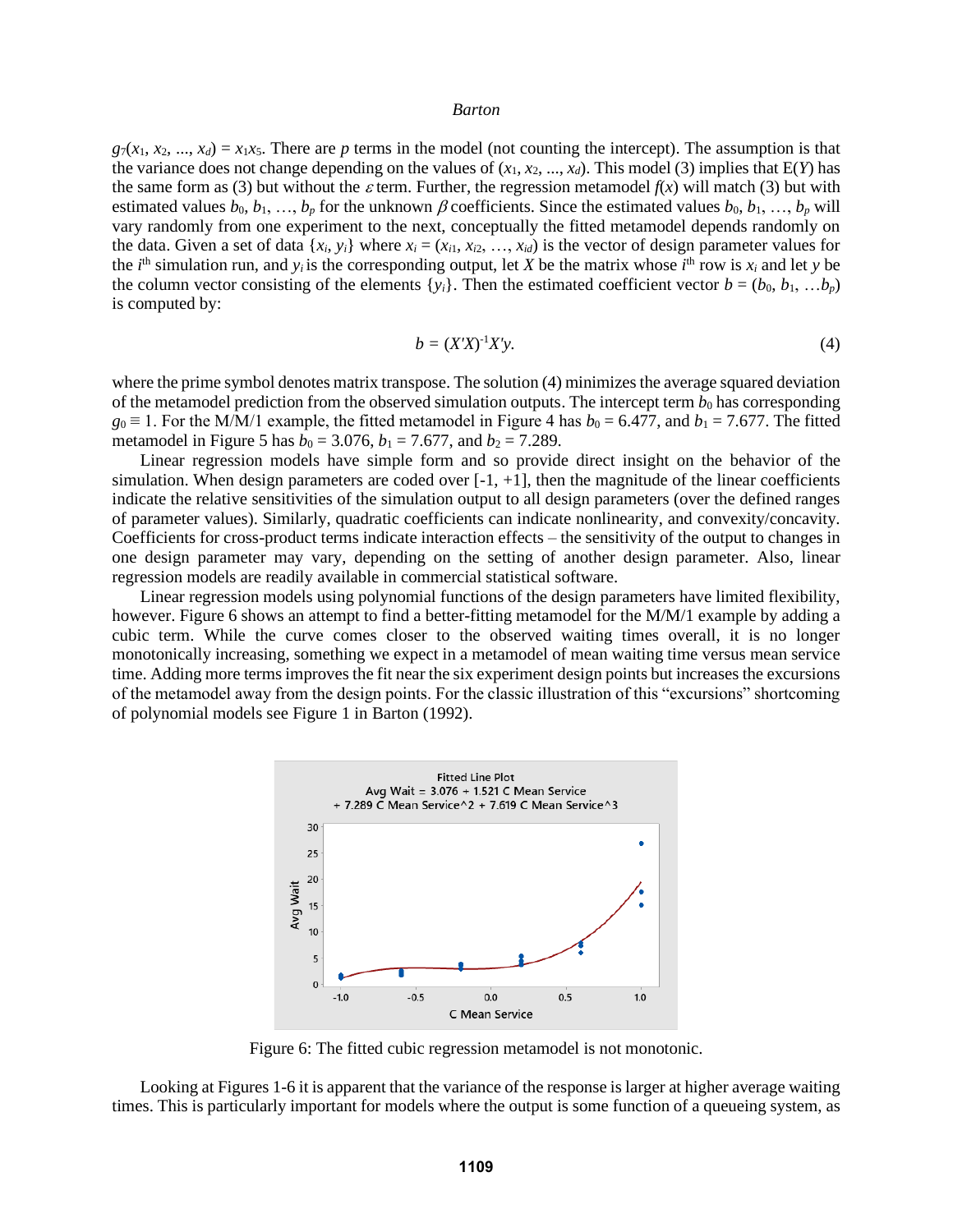is often the case in discrete-event simulation. One approach to reducing this *heteroscedasticity* is to take different numbers of replications at different design points. By taking more replications at high-variance points, the variance of the average response at such points is reduced. This is an expensive proposition though: the spread you see is related to the standard deviation, which is only reduced as the square root, so to reduce the spread by a factor of two requires 4x the replications. For our M/M/1 data we would need approximately 120 additional replications for the  $x = .95$  setting!

Often problems with heteroscedasticity *and* fitting can be reduced by transforming the dependent variable(s). A typical transformation for queueing output data is the logarithmic transformation. Figure 7 shows the same model as Figure 5 but using ln(*Y*) as the dependent variable. Note that the large differences in spread across the design points is reduced. In addition, the fit, as measured by  $R^2$ , is better.



Figure 7: Transforming to ln(Avg Wait) reduces heteroscedasticity and improves fit.

## **6.2 Gaussian Process (Kriging) Metamodels**

The simplest Kriging probability model is:

$$
Y(x) = \beta_0 + M(x),\tag{5}
$$

where *M* is the realization of a mean zero random field. That means it is a function drawn at random from the set of all functions whose nearby values are correlated according to a prespecified spatial correlation function. For that reason, these models are also called spatial correlation models. As in (3), the realization can be interpreted as  $g_1(x) = M(x)$ . Other regression-type g terms might be added, but typically the intercept  $\beta_0$  is all that is needed for a good fit. When the randomness is assumed to be Gaussian, the models are called Gaussian Process (GP) regression models. GP models have been used to approximate deterministic response functions, since once the realization occurs, the model (5) has no intrinsic randomness. Since stochastic simulation models have an output with intrinsic randomness, Ankenman et al. (2010) added a normally distributed intrinsic error term,  $\varepsilon(x)$  to (5), and allow covariance between  $\varepsilon(x_i)$  and  $\varepsilon(x_j)$ . In this metamodel *i* indexes a unique set of design parameter values,  $i = 1, ..., k$ , with  $n_i$  replications run with the design parameter vector set to  $x_i$ . The fitted GP metamodel is:

$$
\hat{Y}(x) = b_0 + [t^2 R_M(\hat{\theta}) + \hat{\Sigma}_{\varepsilon}]^{-1} (\bar{Y} - b_0 1_k)
$$
\n(6)

where  $t^2$  and  $\hat{\theta}$  are spatial correlation parameters estimated from the experimental data,  $\hat{\Sigma}_\varepsilon$  is the sample intrinsic error covariance matrix (sample variances and covariances across all experiment design points),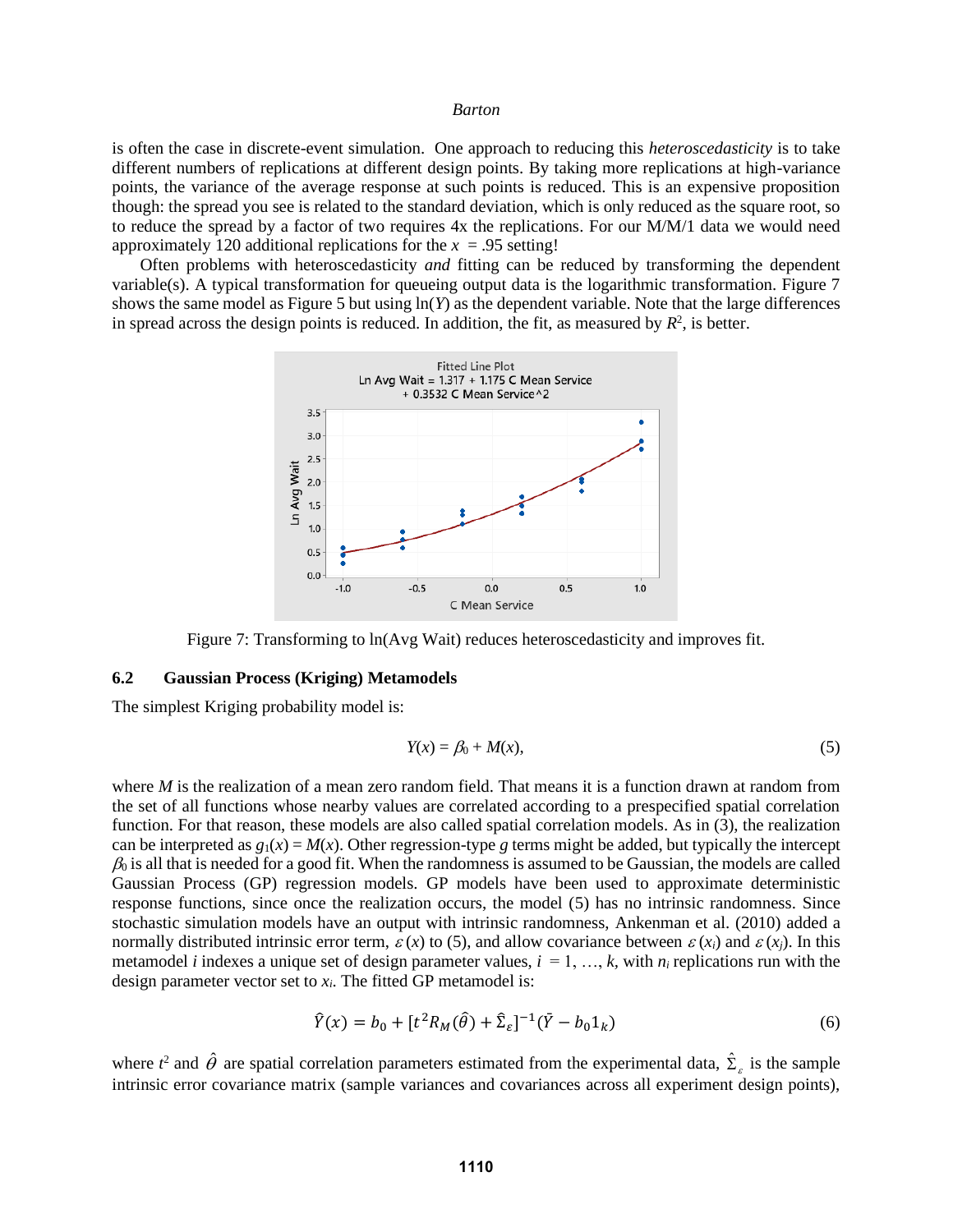$R_M(\hat{\theta})$  is an approximate spatial correlation matrix computed using  $\hat{\theta}$ , and  $1_k$  is a *k*-dimensional vector of ones. Popular stochastic GP modeling software implements a simple version of (5), with diagonal  $\hat{\Sigma}_s$ .

GP models have great flexibility. They can model more complex response function shapes than is possible with polynomial regression metamodels. If one requires a global approximation to a nonlinear response, GP metamodels are an attractive alternative to linear regression models that use polynomial *g* functions. This comes at a cost. First the model is more complex to fit, and the capability is not included in some statistical packages. Second, fitted model coefficients give some indication of how rapidly the response changes as components of *x* change, but the detailed insight available from a fitted linear regression model cannot be obtained. Further, if experimental run conditions are scarce, predictions in design parameter space between experimental runs can be significantly in error due to mean reversion (see Figure 1 in Erickson et al. (2018). These models can be sensitive to parameter choices (Gramacy and Lee 2012) – the example below illustrates this. Because this is an introductory tutorial, the best advice here is to educate yourself thoroughly in these models, and their potential shortfalls.

### **6.3 Artificial Neural Network (ANN) Metamodels**

Artificial neural network (ANN) metamodels develop the approximation function as a composition of networked simple nonlinear functions with adjustable coefficients. A feedforward neural network is an acyclic network of simple nonlinear (neuron) functions, each using a linear combination of outputs from the direct predecessor nodes; the output can be a single node or a set of nodes, so that multi-dimensional outputs are easily modeled. The ANN model can be thought of as a nested form of equation (3), where the *Y* output is defined node-by-node and the *g* functions are the outputs (*Y*s) of the immediate predecessor nodes. Predecessor nodes are usually grouped in layers with identical distance (path length) from the input nodes. There is one input node for each component of *x*. Layers between the input and output layers are called hidden layers. When there is more than one hidden layer the ANN process is often called "Deep Learning." More complex neural networks allow layer jumping and feedback, for an acyclic structure. Their fidelity and flexibility make them attractive for complex metamodeling and metamodel-based optimization (Dunke and Nickel 2020).

Although ANN software is readily accessible in R and other packages, implementation of artificial neural network (ANN) metamodels is beyond the level of this introductory tutorial. Coding the independent variables and choosing an ANN structure require care and sophistication. In an exploratory study (Fonseca, Navaresse, and Moynihan 2003) the authors note "the ANNs capabilities of effectively learning were highly restricted by the selected codification scheme." Further, ANNs are viewed as black boxes. While insight is possible from either linear regression coefficients or spatial correlation parameters, ANN coefficients generally do not provide insight on the impact of independent variables on simulation output.

# **7 CHOOSE EXPERIMENT DESIGN**

In choosing an experiment design, one determines the number of distinct simulation settings to be run, and the specific values of the design parameters for each of these runs. Design types include random designs, optimal designs, combinatorial designs, Latin hypercube designs, orthogonal arrays, uniform designs, mixture designs, sequential designs, and factorial and fractional-factorial designs. For regression metamodels, the number and kinds of terms to be fitted place constraints on the minimum number of runs and minimum number of levels tested for each design parameter. Barton (2013) is a reference for this discussion, and also Sanchez et al. (2018).

# **7.1 Experiment Designs for Linear Regression**

Experiment designs for regression are well-developed. There is a clear link between the form of the model being fitted and the kind of experiment design that is preferred. Typically, regression designs are either factorial designs or fractional factorial designs. Factorial designs are based on a grid, with each factor tested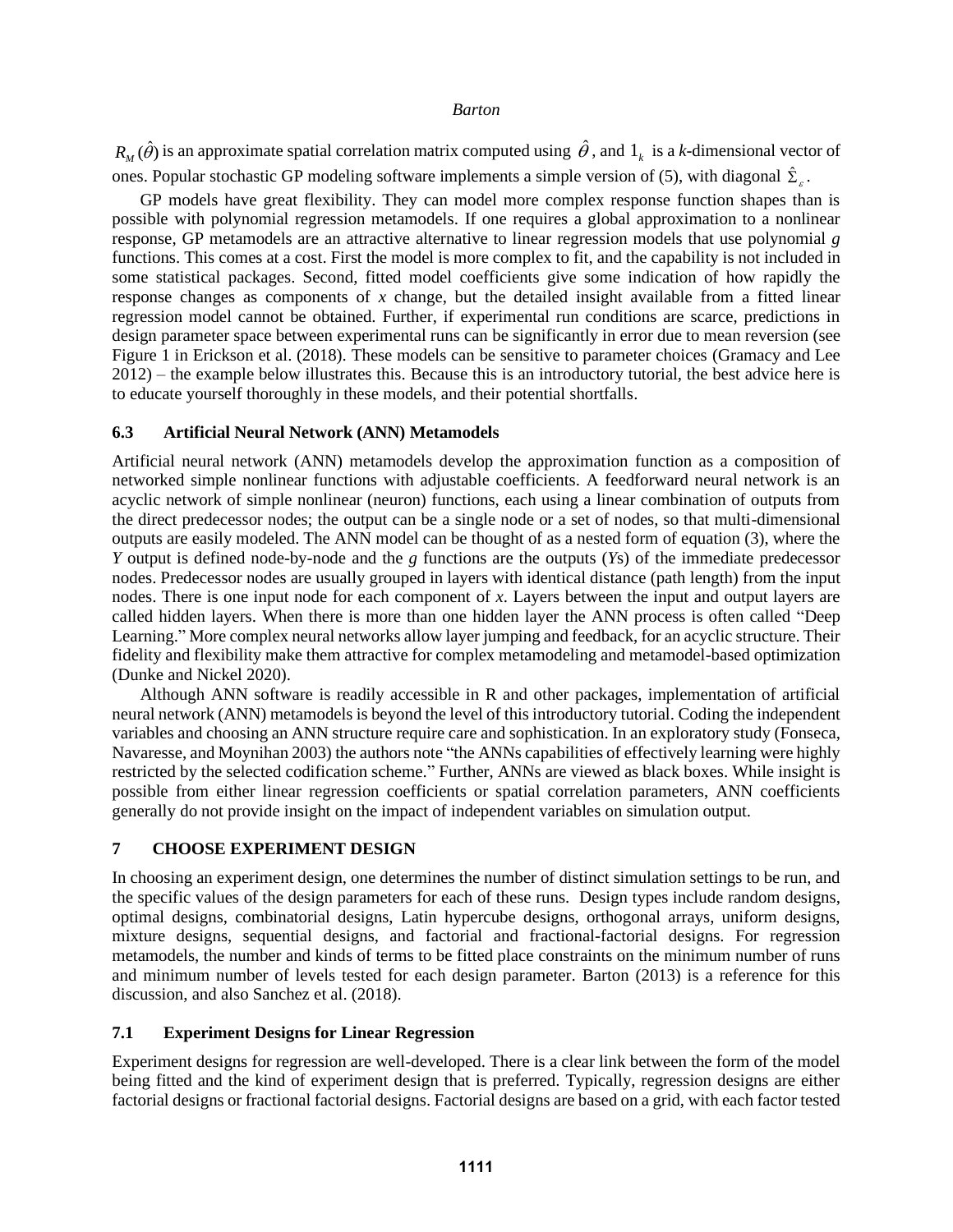in combination with every level of every other factor. Factorial designs are attractive for three reasons: i) the number of levels that are required for each factor is one greater than the highest-order power of that variable in the model, and the resulting design permits the estimation of coefficients for all cross-product terms ii) they are probably the most commonly used class of designs, and iii) the resulting set of run conditions are easy to visualize graphically for as many as nine factors.

The disadvantage of factorial designs is that they require a large number of distinct runs when the number of factors and/or the number of levels of the factors are large. In this case, fractional-factorials are often employed. Table 2 gives some guidance on experiment designs appropriate for regression modeling, depending on the purpose and nature of the mode, but is not comprehensive. For example, it does not include sequential designs, e.g. Wan et al. (2009).

# **7.2 Experiment Designs for GP Regression**

Optimal experiment designs for Gaussian Process metamodels is an active field. Factorial designs have been found to work poorly with deterministic Kriging models. Latin hypercube designs are often used for GP models, but it is important to sample many Latin hypercube designs and choose one with good properties; for example the design that maximizes the minimum distance between any two points (maximin). Alternatives are Hammersley sampling sequences, orthogonal arrays, and uniform designs.

| Objective         | <b>Minimum Size Factorial Designs</b>                                                                            | <b>References</b>                                            |  |
|-------------------|------------------------------------------------------------------------------------------------------------------|--------------------------------------------------------------|--|
| Initial screening | Saturated and supersaturated fractional factorial                                                                | Lin (1993), Li and Lin (2003)                                |  |
| Sensitivity       | Saturated and resolution III Plackett-Burman<br>fractional factorial                                             | Sanchez and Sanchez (2005),<br>Kleijnen (2008b)              |  |
| Insight           | 3-level full or fractional factorial or central<br>composite (more than 3 levels needed to check lack<br>of fit) | Montgomery (2012), Kleijnen<br>(2017), Sanchez et al. (2018) |  |
| Optimization      | 3- or more level fractional factorial                                                                            | Montgomery (2012), Law<br>(2014)                             |  |

|  | Table 2: Experiment designs for linear regression metamodels. |  |
|--|---------------------------------------------------------------|--|
|  |                                                               |  |
|  |                                                               |  |
|  |                                                               |  |

# **8 CONDUCT RUNS AND FIT MODEL**

Unlike physical experiments, external environmental factors generally do not affect simulation results. Once the model type and design selection steps are complete, running the experimental conditions is straightforward, provided the experimenter keeps the simulation results attached to the correct values of the design parameter settings for each run.

Reusing random number streams for runs with different design parameter settings can induce correlation. Correlation can be hard to achieve, but it can result in better fits for regression metamodels (Schruben and Margolin 1978, Tew and Wilson 1992). Work by Chen et al. (2012) found that correlation induction using common random numbers was not effective for GP modeling, but more recent work seems to indicate an advantage for GP metamodel-assisted optimization (Pearce, Poloczek, and Branke 2019).

# **8.1 Software for Metamodeling**

Virtually all simulation software allows input of a spreadsheet of simulation run parameters (created using your favorite DOE software, such as Matlab, Minitab, R, SAS or at the SEED Center for Data Farming) and spreadsheet output of results, for analysis using your favorite metamodeling software. Built-in metamodeling capabilities seem rare, as are specific design of experiments capability, based on the survey by Swain (2019). The survey had no specific entry for metamodeling, but software identifying DOE capability (batch run capability insufficient) includes AnyLogic, Flexsim, Frontline Solver, INCONTROL, ProModel, Siemens PLM, SIPmath Modeler. SAS/JMP and Arena were not participants in the 2019 survey,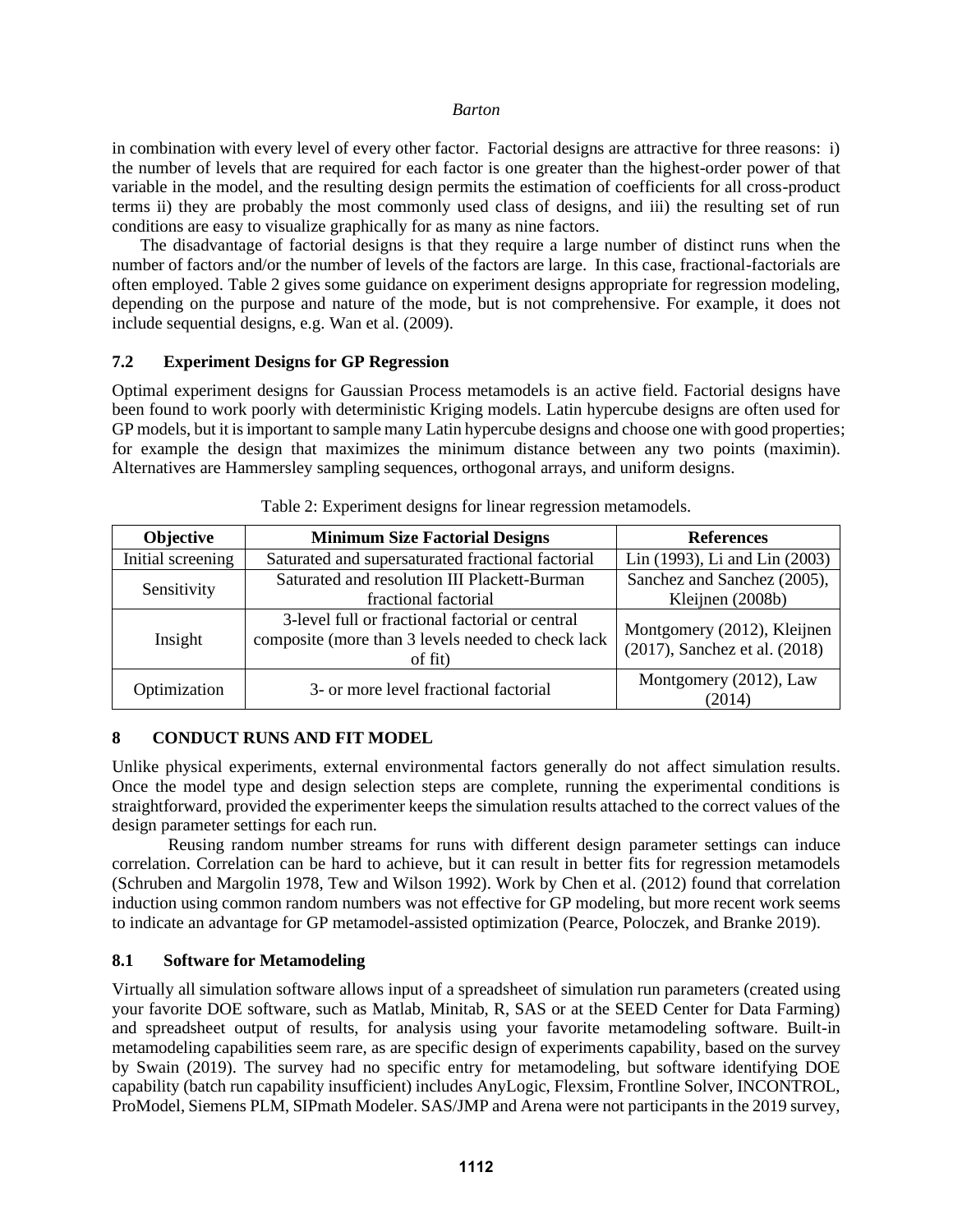but both SAS and JMP software identify the ability to link design of experiments capability with simulation and back to analysis/fitting metamodels.

When DOE and metamodeling are not supported, you should be prepared to provide spreadsheet input for the simulation experiment design and receive spreadsheet output from the runs to use in building your metamodel. The DOE and metamodel fitting can be managed by statistical software. Commercial software such as Excel-based packages, Minitab, or SAS/JMP provides an easy, menu-driven interface, while the freely available R software requires programming ability.

R provides high-quality statistical tools and includes many metamodel options. What makes R so powerful are its packages; there are over 5200 on the CRAN download site. The free package RStudio (RStudio 2020) provides a GUI that minimizes the R programming effort.

#### **8.2 Using R to Fit a GP Metamodel**

For Gaussian process regression, the R package *mlegp* is used (Dancik 2018). For this software the stochastic modeling is simpler than that in Ankenman et al. (2010). The stochastic variance terms are estimated directly at each design point using the replication sample variance. This is provided to *mlegp*; otherwise *mlegp* would use a pooled estimate, identical at every design point.

Below is the code to fit and plot the GP model. Commands include installing *mlegp* (do this only once to your machine), loading the *mlegp* library for this R session, grouping the replications, computing response means and variances, executing GP regression, and plotting actual vs predicted results. Note: the menu-driven interface in RStudio was used to import the Excel file containing the service mean and wait time data, placed in the R data object *WSC20QueueData*.

```
install.packages("mlegp")
library("mlegp")
x = WSC20QueueData[[1]]; y = WSC20QueueData[[2]]reps = 3; nDOEpts = 6; groupID = rep(1:nDOEpts, each = reps)
grp x = tapply(x, groupID, FUN=mean)grp meany = tapply(y, groupID, FUN=mean); grp vary = tapply(y, groupID, FUN=var)
GPmodel = mlegp(grp x,grp meany,constantMean=1,nugget=grp vary/reps,nugget.known=1)
xpreds = matrix((1:95)/100, 95, 1); ypreds = predict(GPmodel, xpreds)
par(mar = c(5,5,3,1)); plot(x, y, xlab="Mean Service", ylab="Avq Wait")
lines(xpreds,ypreds,col = "blue")
```
Figure 8 shows the plot. Notice that the prediction is poor at high mean service time. This is because the variance is allowed to differ across mean service values, and the high variance at high mean service means the prediction relies heavily on the spatial correlation, thus a predicted wait that is close to the waits at neighboring mean service times. If one uses a constant variance nugget, one might expect a closer fit at the high end, since the variance will be less.

The code is shown below, and Figure 9 shows the resulting fit. While the prediction at high mean service time is improved, the metamodel now exhibits undulation in its fit -- to a function known to be monotonic. Monotonicity for Gaussian process regression cannot be enforced in any straightforward way, but see Kleijnen and van Beers (2013). *This serves as a warning on the use of Gaussian process models. Note that in high dimensions, nonmonotonic structure is difficult to detect.*

```
anyReps(x)
GPmodel2 = mlegp(grp x,grp meany,constantMean=1,nugget=estimateNugget(x,y))
xpreds = matrix((1:95)/100, 95, 1); ypreds = predict(GPmodel2, xpreds)par(mar = c(5,5,3,1)); plot(x, y, xlab="Mean Service", ylab="Avq Wait")
lines(xpreds,ypreds,col = "blue")
```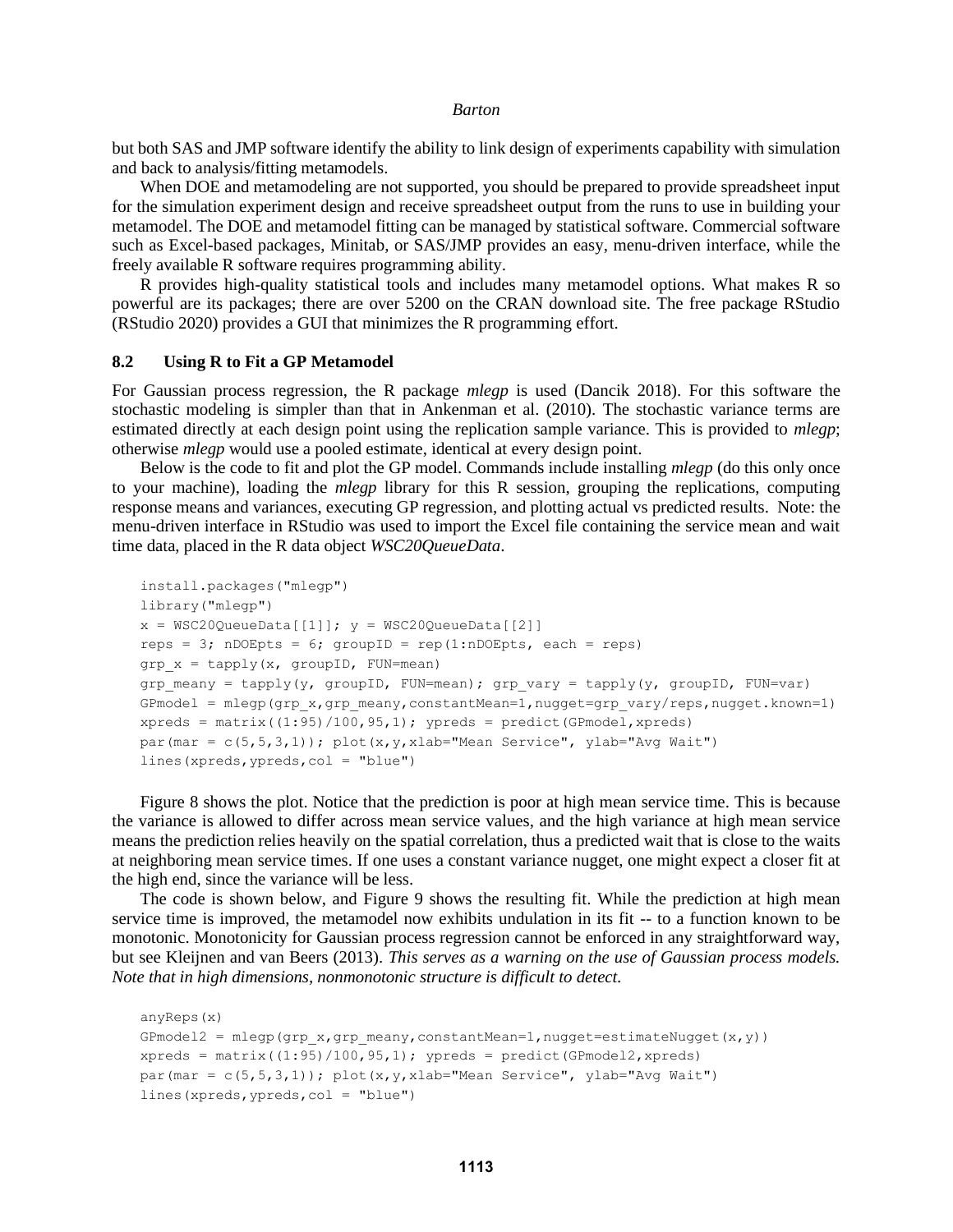



Figure 8. Gaussian process model fit to the M/M/1 simulation data.



Figure 9: Gaussian process metamodel fit using common variance across all points.

# **9 VALIDATING METAMODEL ADEQUACY**

The fitted model must be checked to see if the fidelity is adequate for the intended use. See Kleijnen and Sargent (2000) for more details on this process. For a regression metamodel for screening, simple statistical significance checks may be sufficient. For purposes where fidelity is important, additional goodness of fit tests are employed. There are well-developed goodness of fit tests for regression that appear in all commercial packages. To use them you will need to include more than the minimum number of design parameter levels.

For regression models, mean squared error (MSE) is provided automatically with the fit, as is  $R^2$ . High  $R<sup>2</sup>$  values can occur when there are just a few extreme values of *x* and correspondingly high or low values of the response. MSE will give a better assessment of fit in this case.

A general-purpose measure of fit that can be used outside the regression setting is to leave some design configurations and corresponding responses out of the set used to fit the model and then check the error of the fitted model at the design parameter settings left out of the fitting process. This process can be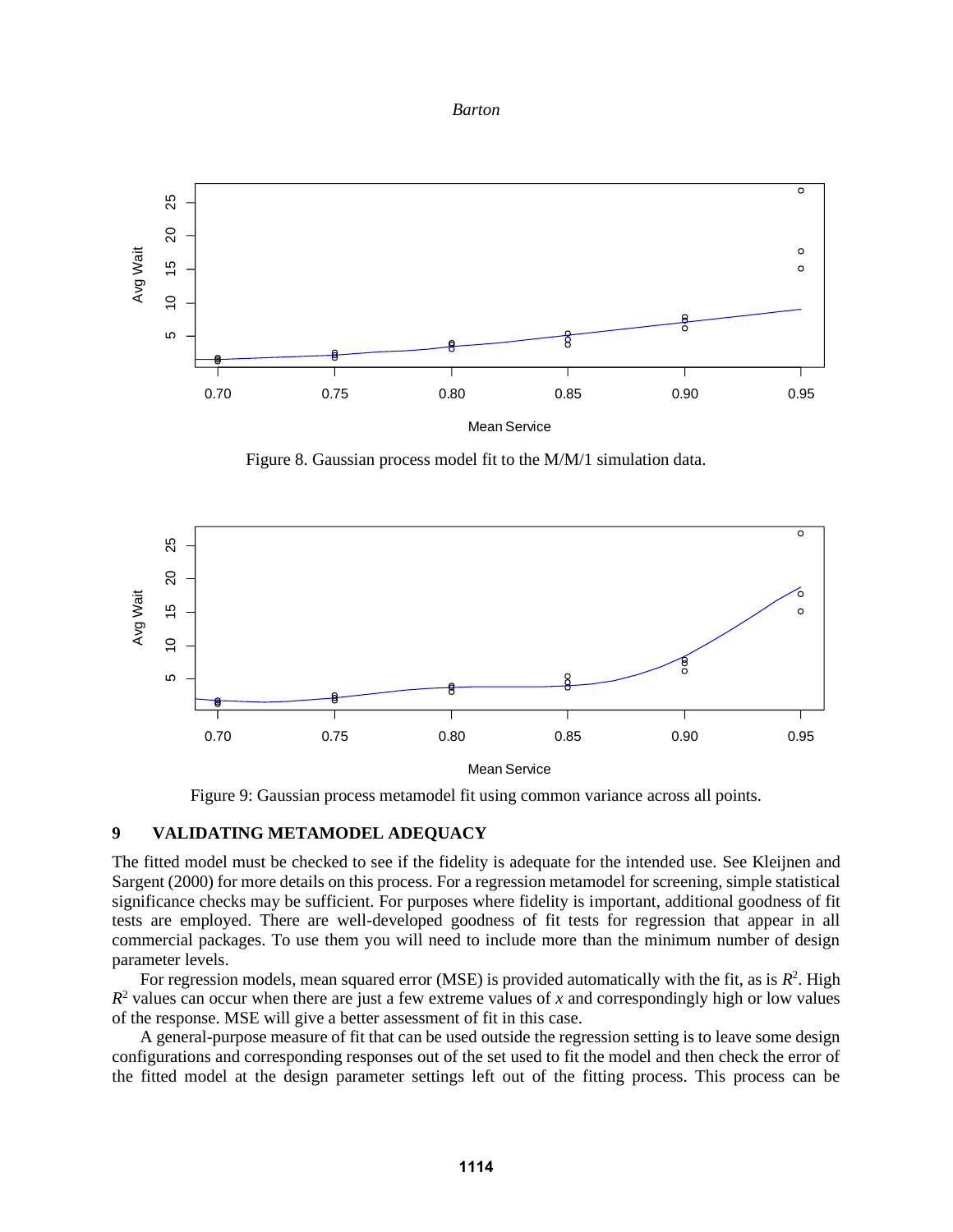computationally expensive if it is repeated for each possible omission. Meckesheimer et al. (2002) provide some efficient and effective assessment methods of this sort.

# **10 PUT THE METAMODEL TO USE – AND FURTHER STUDY**

Assuming the fitted model passed the validation checks, it is ready to be used. Congratulations on successfully developing a metamodel! Remember though, that uses beyond the original purpose (e.g., using a screening metamodel for prediction or, worse, optimization) are not appropriate. This has been an introductory tutorial, the goal is to spur your interest in metamodeling with an understanding of the methods and their value. But it is only an introduction. Many books on simulation have a chapter on the design of experiments, which usually covers metamodeling. Three books with comprehensive coverage are Friedman (1996), Kleijnen (2008a - ebook available online through some university libraries), and Law (2014).

#### **ACKNOWLEDGMENTS**

I have had the good fortune to benefit from the wisdom of the authors cited in this paper. The Winter Simulation Conference has provided an opportunity to meet many of them (and many others) for direct discussions that helped my understanding of and appreciation for simulation metamodels. I thank the anonymous reviewer for helpful suggestions to improve this tutorial.

#### **REFERENCES**

- Ankenman, B., B. L. Nelson, and J. Staum. 2010. "Stochastic Kriging for Simulation Metamodeling". *Operations Research* 58(2): 371-382.
- Banks, J., J. S. Carson, B. L. Nelson, and D. M. Nicol. 2009. *Discrete-Event System Simulation*. 5th ed. Englewood Cliffs, NJ: Prentice Hall.
- Barton, R. R. 1992. "Metamodels for Simulation Input-Output Relations". In *Proceedings of the 1992 Winter Simulation Conference*, edited by J. J. Swain, D. Goldsman, R. C. Crain and J. R. Wilson, 289-299. Piscataway, New Jersey: Institute of Electrical and Electronics Engineers, Inc.
- Barton, R. R. 2013. "Designing Simulation Experiments". In *Proceedings of the 2013 Winter Simulation Conference*, edited by R. Pasupathy, S.-H. Kim, A. Tolk, R. Hill, and M. E. Kuhl, 342-353. Piscataway, New Jersey: Institute of Electrical and Electronics Engineers, Inc.
- Barton, R. R., and M. Meckesheimer. 2006. "Metamodel-Based Simulation Optimization". In *Simulation*, ed. S. G. Henderson and B. L. Nelson. Vol. 13, 535-574. Handbooks in Operations Research and Management Science. New York: Elsevier.
- Barton, R. R., B. L. Nelson, and W. Xie. 2014. "Quantifying Input Uncertainty via Simulation Confidence Intervals". *INFORMS Journal on Computing* 26(1): 74-87.
- Barton, R. R. 2009. "Simulation Optimization Using Metamodels". In *Proceedings of the 2009 Winter Simulation Conference*, edited by M. D. Rossetti, R. R. Hill, B. Johansson, A. Dunkin and R. G. Ingalls, 230-238. Piscataway, New Jersey: Institute of Electrical and Electronics Engineers, Inc.
- Batur, D., J. M. Bekki, and X. Chen. 2018. "Quantile Regression Metamodeling: Toward Improved Responsiveness in the High-Tech Electronics Manufacturing Industry". *European Journal of Operational Research* 264(1): 212-224.
- Blanning, R. W. 1974. "The Sources and Uses of Sensitivity Information". *INFORMS Journal on Applied Analytics* 4(4): 32-38.
- Blanning, R. W. 1975. "The Construction and Implementation of Metamodels". *Simulation* 24: 177-184.
- Burdick, D. S., and T. H. Naylor. 1966. "Design of Computer Simulation Experiments for Industrial Systems". *Communications of the ACM* 9(5): 329-339.
- Chen, X., B. E. Ankenman, and B. L. Nelson. 2012. "The Effects of Common Random Numbers on Stochastic Kriging Metamodels". *ACM Transactions on Modeling and Computer Simulation* 22(2): 7, 1-20.
- Dancik, G. 2018. mlegp: An R Package for Gaussian Process Modeling and Sensitivity Analysis. [https://cran.r](https://cran.r-project.org/web/packages/mlegp/vignettes/mlegp.pdf)[project.org/web/packages/mlegp/vignettes/mlegp.pdf,](https://cran.r-project.org/web/packages/mlegp/vignettes/mlegp.pdf) accessed 27<sup>th</sup> April 2020.
- Dellino, G., J. P. C. Kleijnen, and C. Meloni. 2009. "Robust Simulation-Optimization Using Metamodels". In *Proceedings of the 2009 Winter Simulation Conference*, edited by M. D. Rossetti, R. R. Hill, B. Johansson, A. Dunkin and R. G. Ingalls, 540- 549. Piscataway, New Jersey: Institute of Electrical and Electronics Engineers, Inc.
- Dunke, F., and S. Nickel. 2020. "Neural Networks for the Metamodeling of Simulation Models with Online Decision Making". *Simulation Modelling Practice and Theory* 99(102016): 1-18.
- Erickson, C. B., B. E. Ankenman, and S. M. Sanchez. 2018. "Comparison of Gaussian Process Modeling Software". *European Journal of Operational Research* 266(1): 179-192.